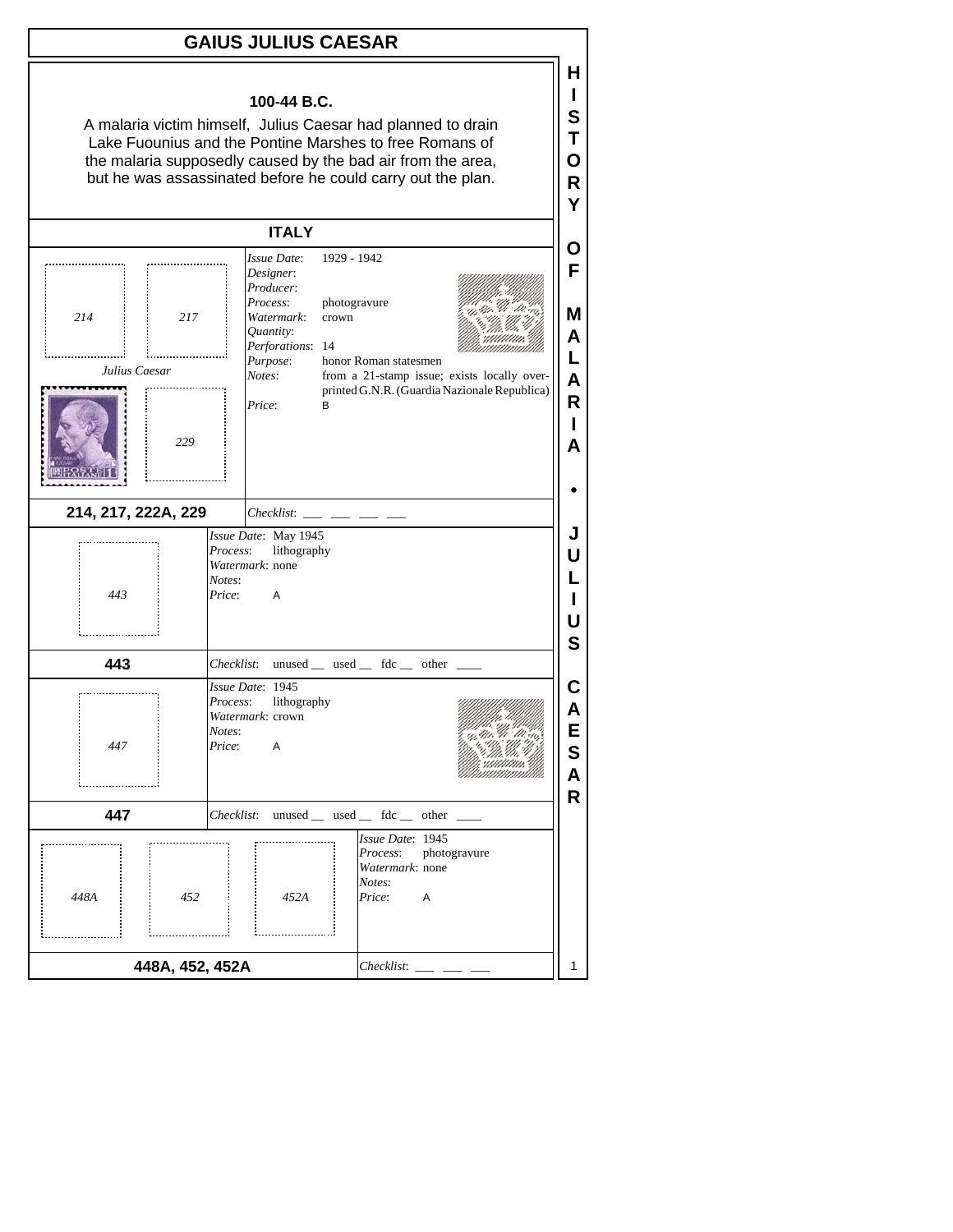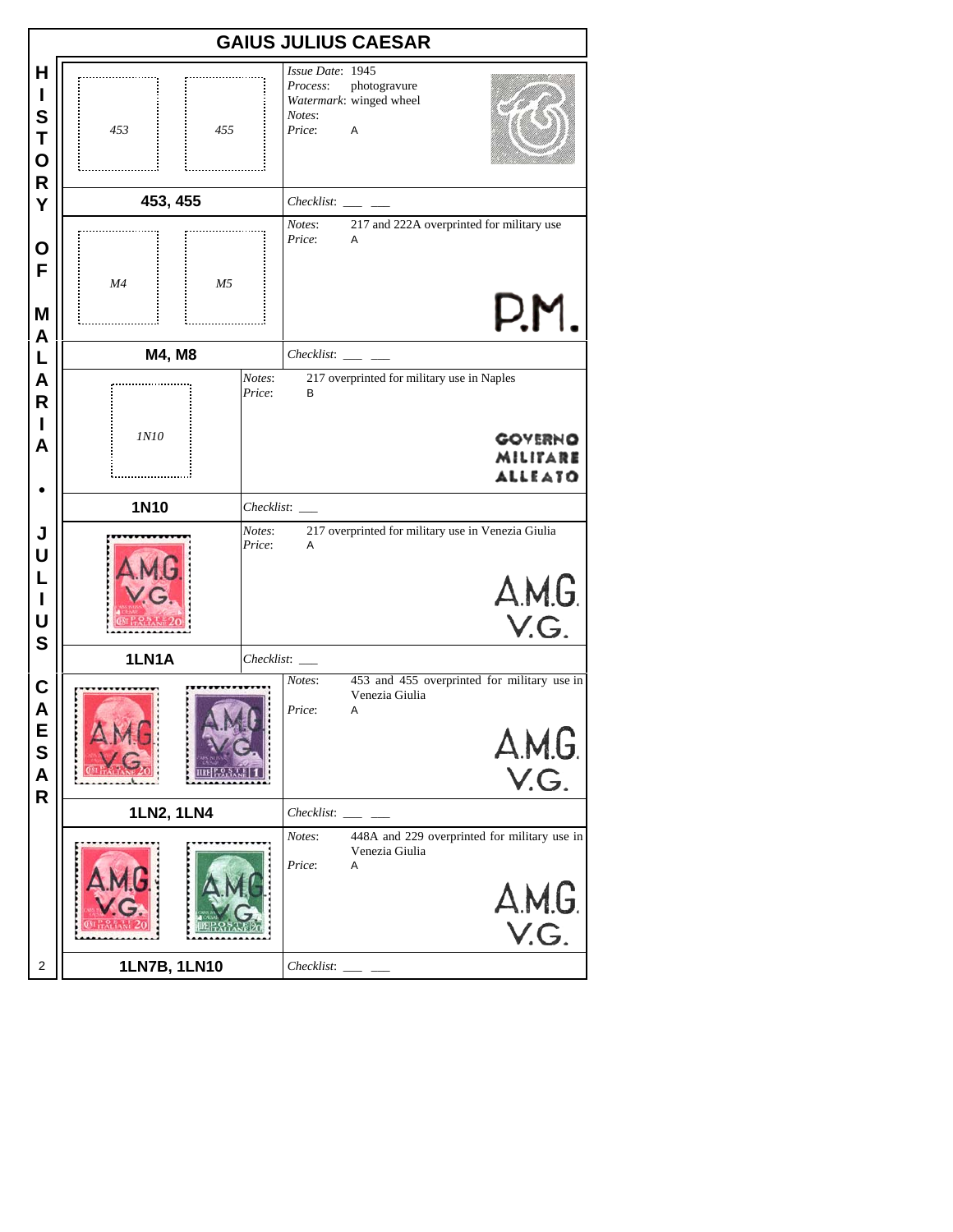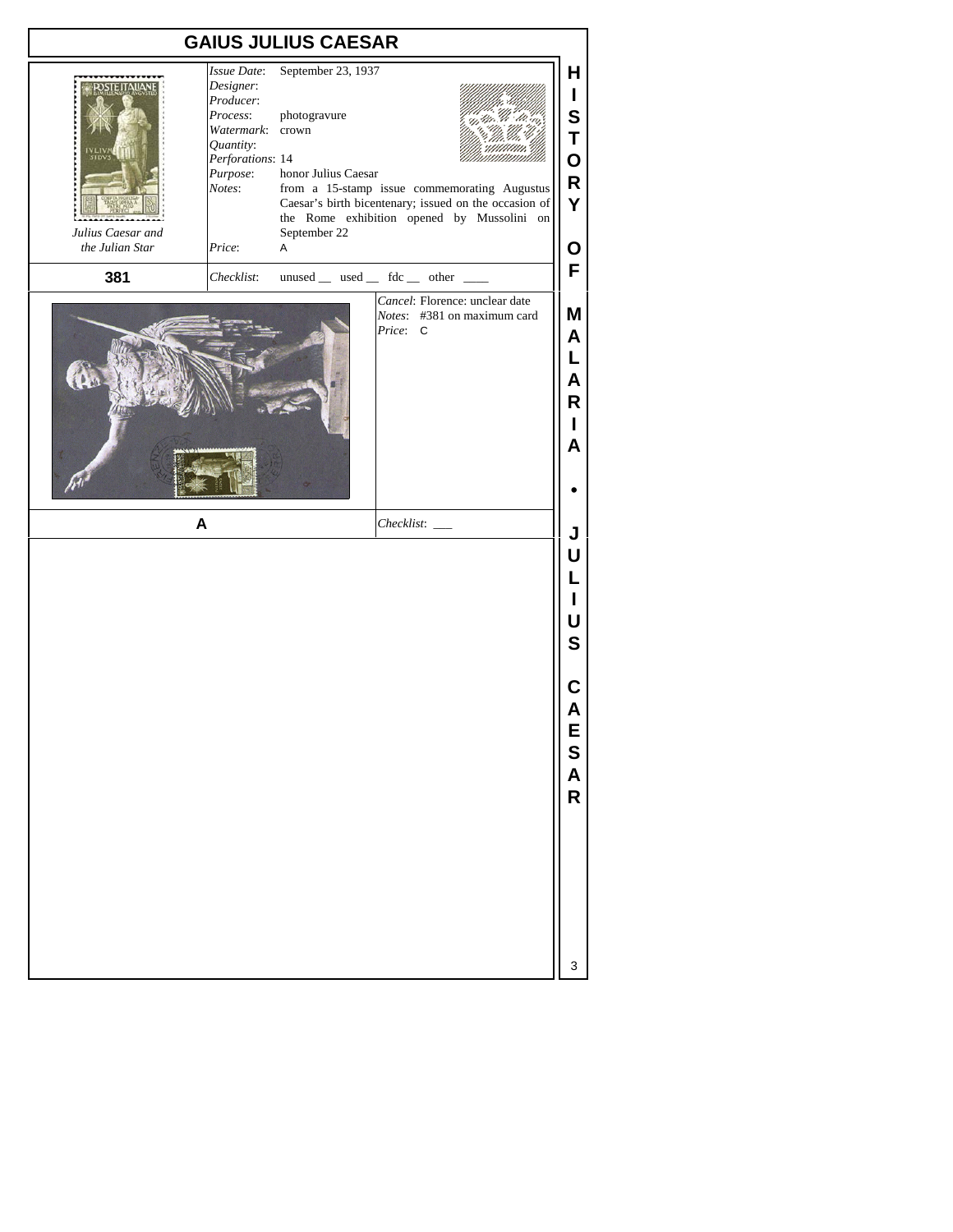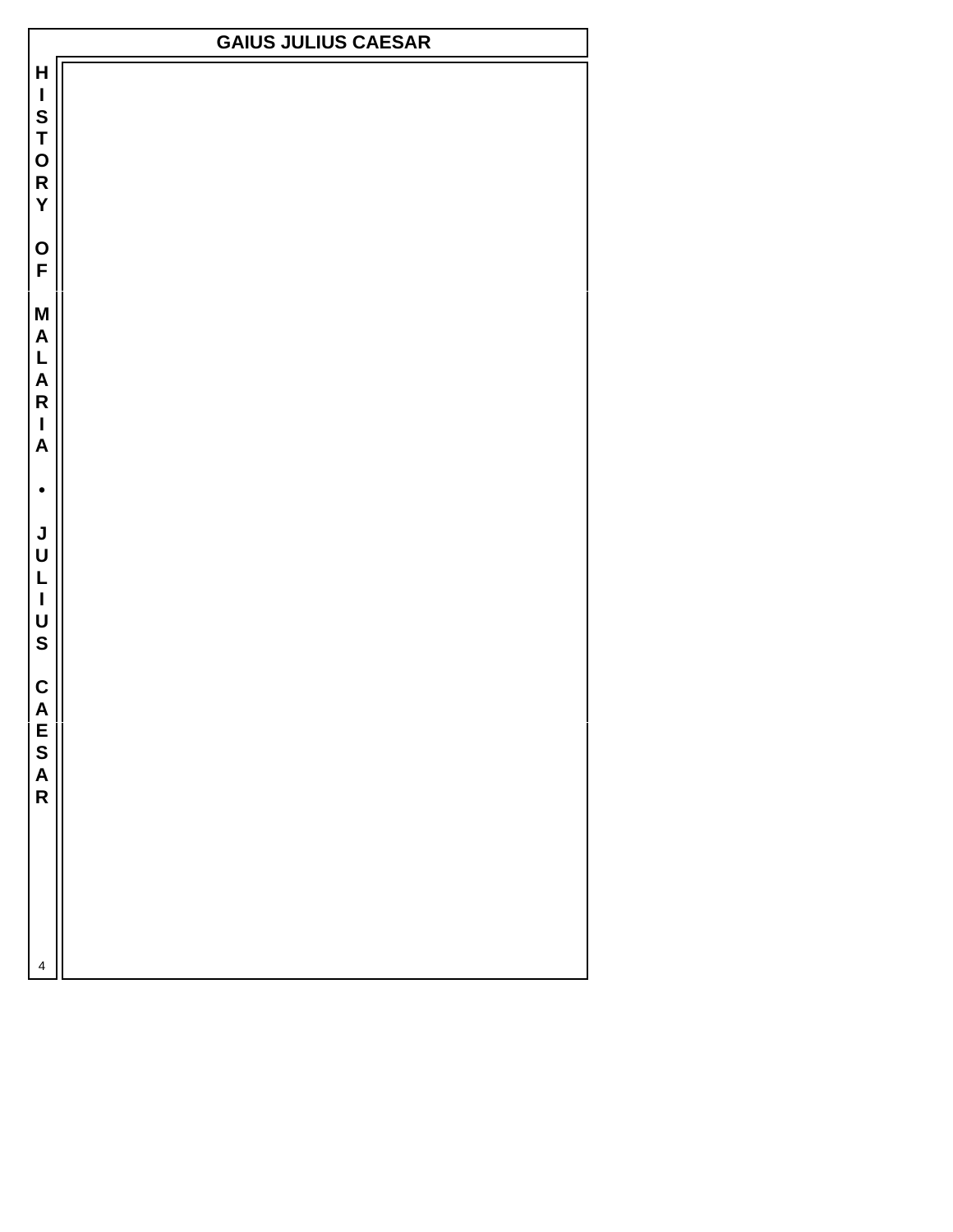| <b>GAIUS JULIUS CAESAR</b>                                                                  |                                                                                                                                                       |                                                 |  |
|---------------------------------------------------------------------------------------------|-------------------------------------------------------------------------------------------------------------------------------------------------------|-------------------------------------------------|--|
|                                                                                             | <b>ITALIAN SOCIALIST REPUBLIC</b>                                                                                                                     | н                                               |  |
| <b>LNGK</b><br>Julius Caesar                                                                | Issue Date: 1944<br>type of Italy 1929-1942 locally overprinted<br>Notes:<br>G.N.R. (Guardia Nazionale Republicana) in<br>black or red<br>Price:<br>D | $\mathbf{I}$<br>$\mathbf s$<br>T<br>О<br>R<br>Υ |  |
|                                                                                             | G. N. R.                                                                                                                                              | Ο<br>F<br>M                                     |  |
|                                                                                             | Checklist:                                                                                                                                            | $\overline{\mathsf{A}}$<br>L                    |  |
| Julius Caesar                                                                               | Notes:<br>as above: inverted overprint<br>Price:<br>D                                                                                                 | Α<br>R<br>L<br>A<br>J<br>U<br>L                 |  |
| -а, —а, —а                                                                                  | Checklist:                                                                                                                                            | U<br>$\mathbf S$                                |  |
| Montelupo-Fiorentino<br>Sig.<br>$\frac{\text{Al}}{\text{(P1rene)}}$<br>$\, {\bf R}$<br>5664 | Cancel: none<br>$Notes:$ - and - with additional<br>values from issue on<br>registered cover<br>Price: F<br>Monte upo-Fiorentino                      | С<br>Α<br>E<br>S<br>A<br>R                      |  |
| A                                                                                           | Checklist:                                                                                                                                            |                                                 |  |
|                                                                                             |                                                                                                                                                       | 5                                               |  |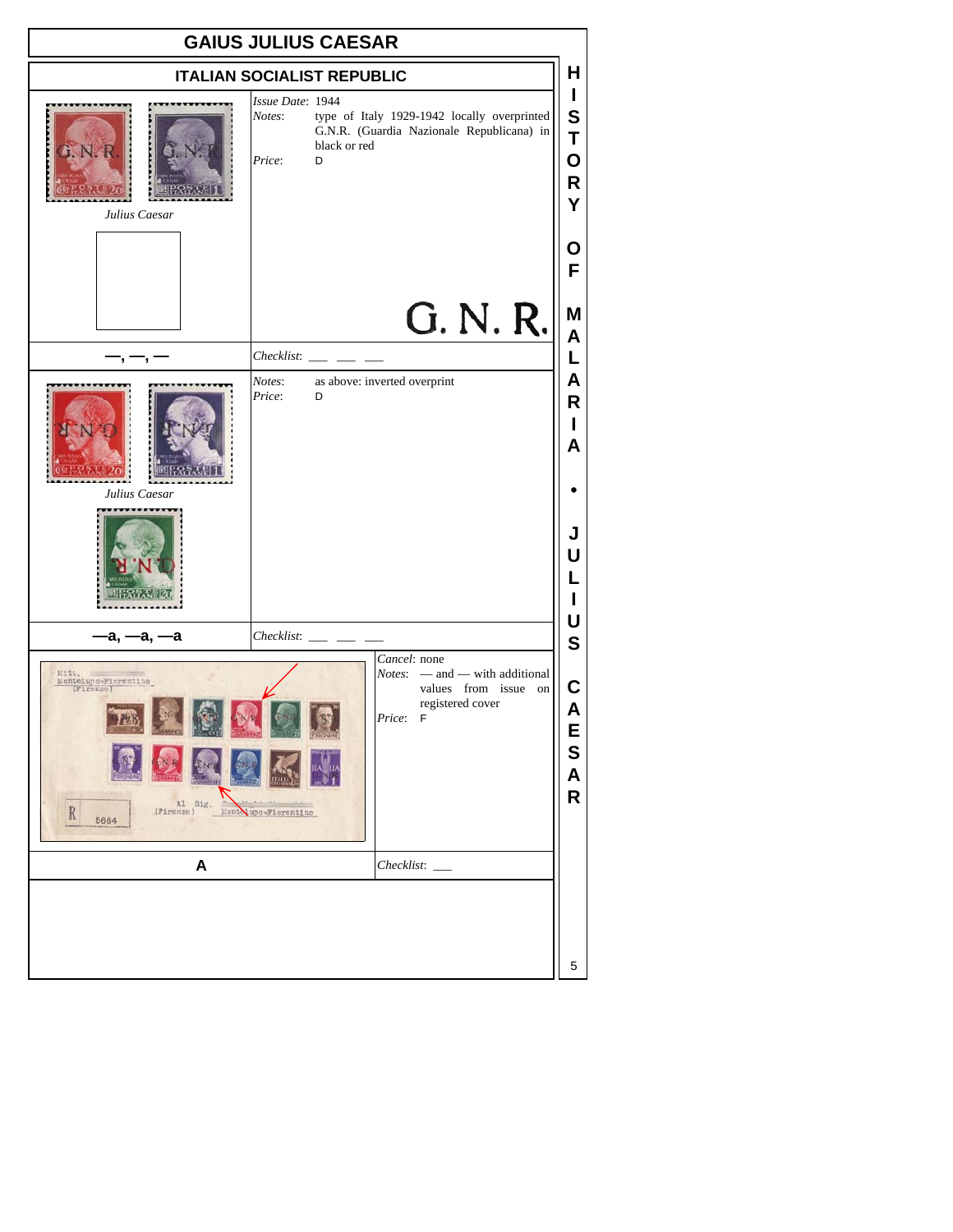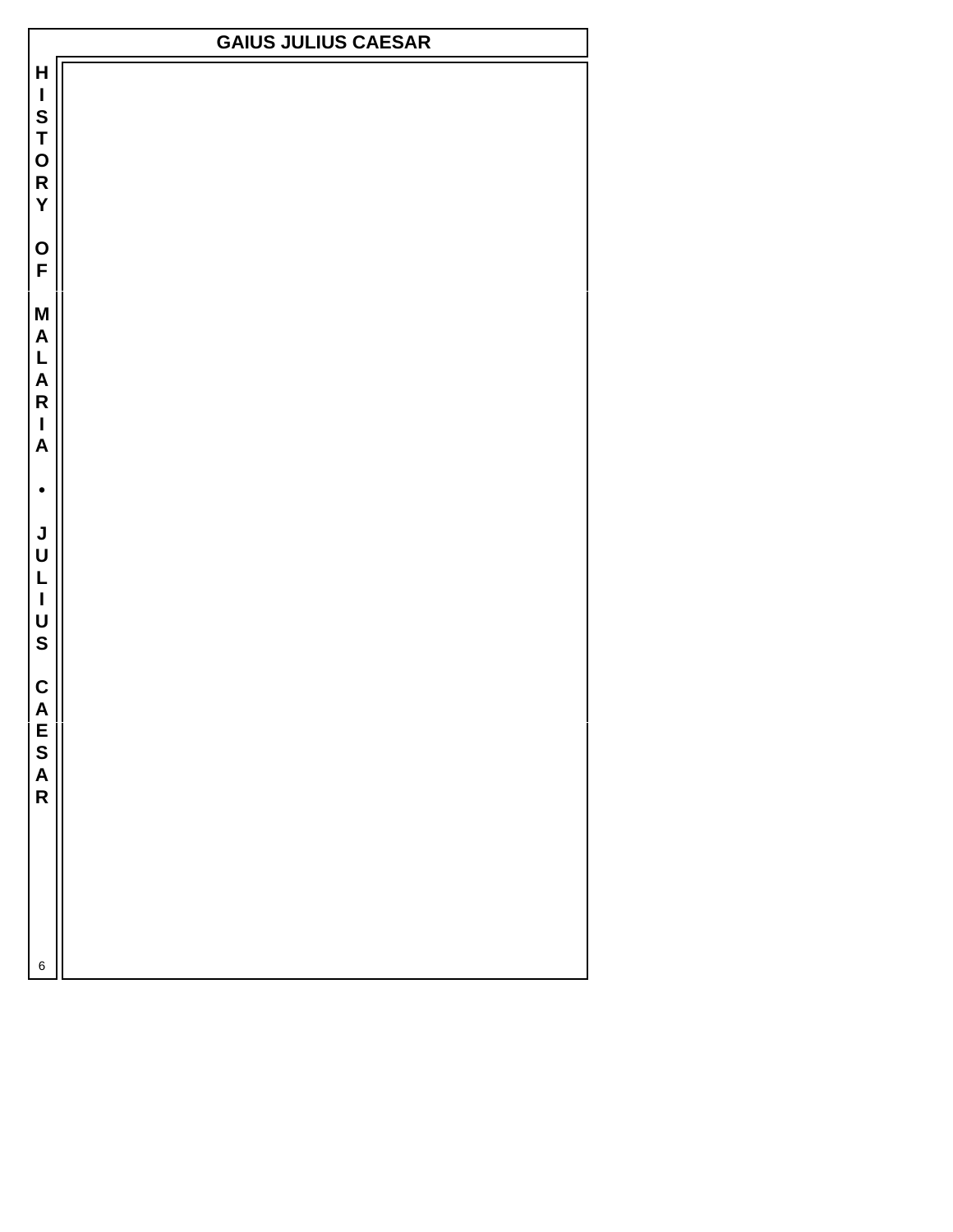| <b>GAIUS JULIUS CAESAR</b> |                                                                                              |                       |  |                              |                                       |
|----------------------------|----------------------------------------------------------------------------------------------|-----------------------|--|------------------------------|---------------------------------------|
|                            | <b>ITALY: AEGEAN ISLANDS</b>                                                                 |                       |  |                              | н                                     |
|                            | Notes: as above: changed color; overprinted in blue for use in<br>Aegean Islands<br>Price: A |                       |  | <b>ISOLE</b>                 | $\mathbf{I}$<br>S<br>T<br>Ο<br>R<br>Υ |
|                            |                                                                                              |                       |  | <b>ITALIANE</b><br>DELL'ECEO | O                                     |
| 51                         | Checklist:                                                                                   | unused _ used _ fdc _ |  |                              | F                                     |
|                            |                                                                                              |                       |  |                              | Μ<br>A<br>L<br>A<br>R<br>L<br>A       |
|                            |                                                                                              |                       |  |                              |                                       |
|                            |                                                                                              |                       |  |                              | J<br>U<br>L<br>U<br>S                 |
|                            |                                                                                              |                       |  |                              | C<br>Α<br>E<br>S<br>A<br>R            |
|                            |                                                                                              |                       |  |                              | 7                                     |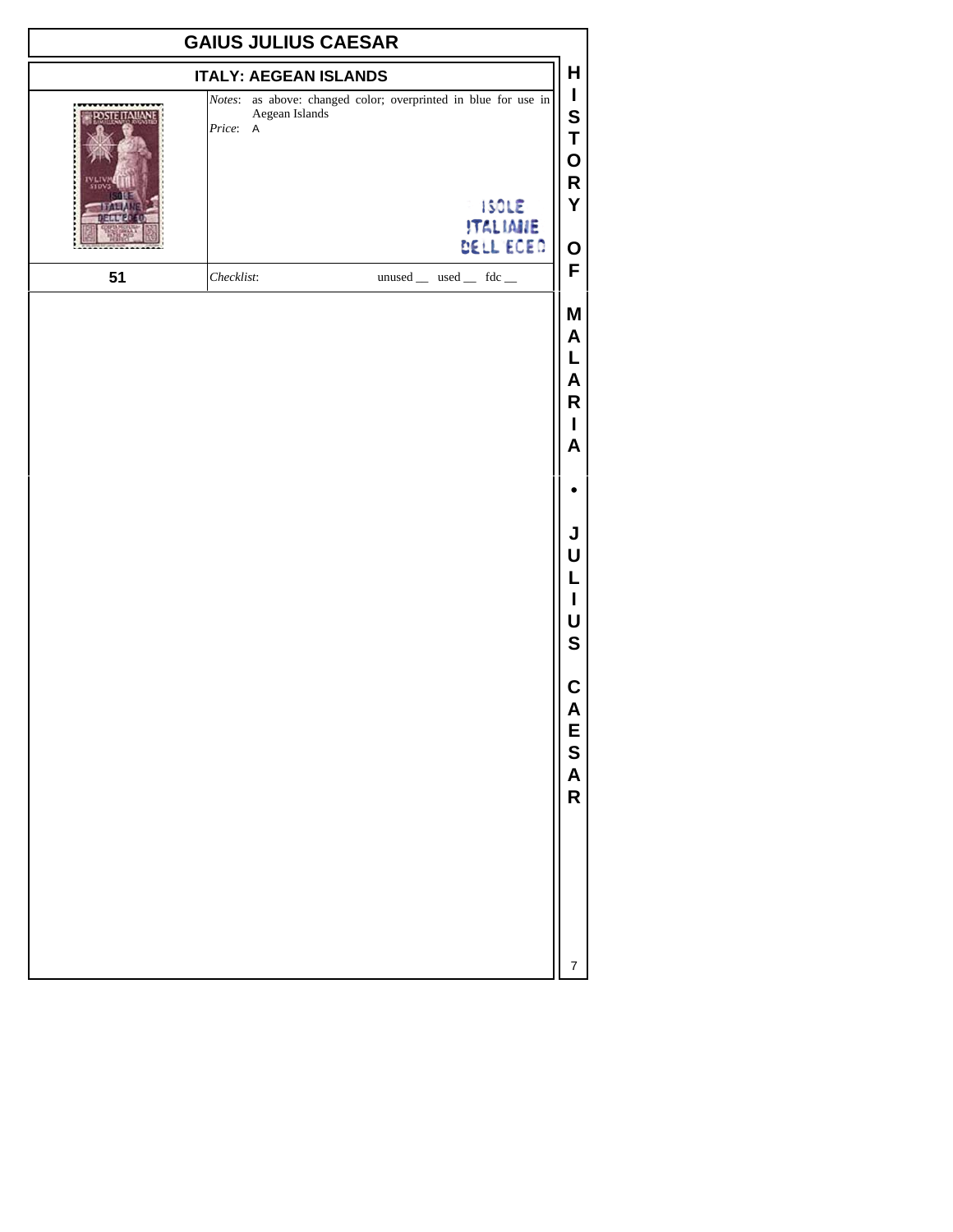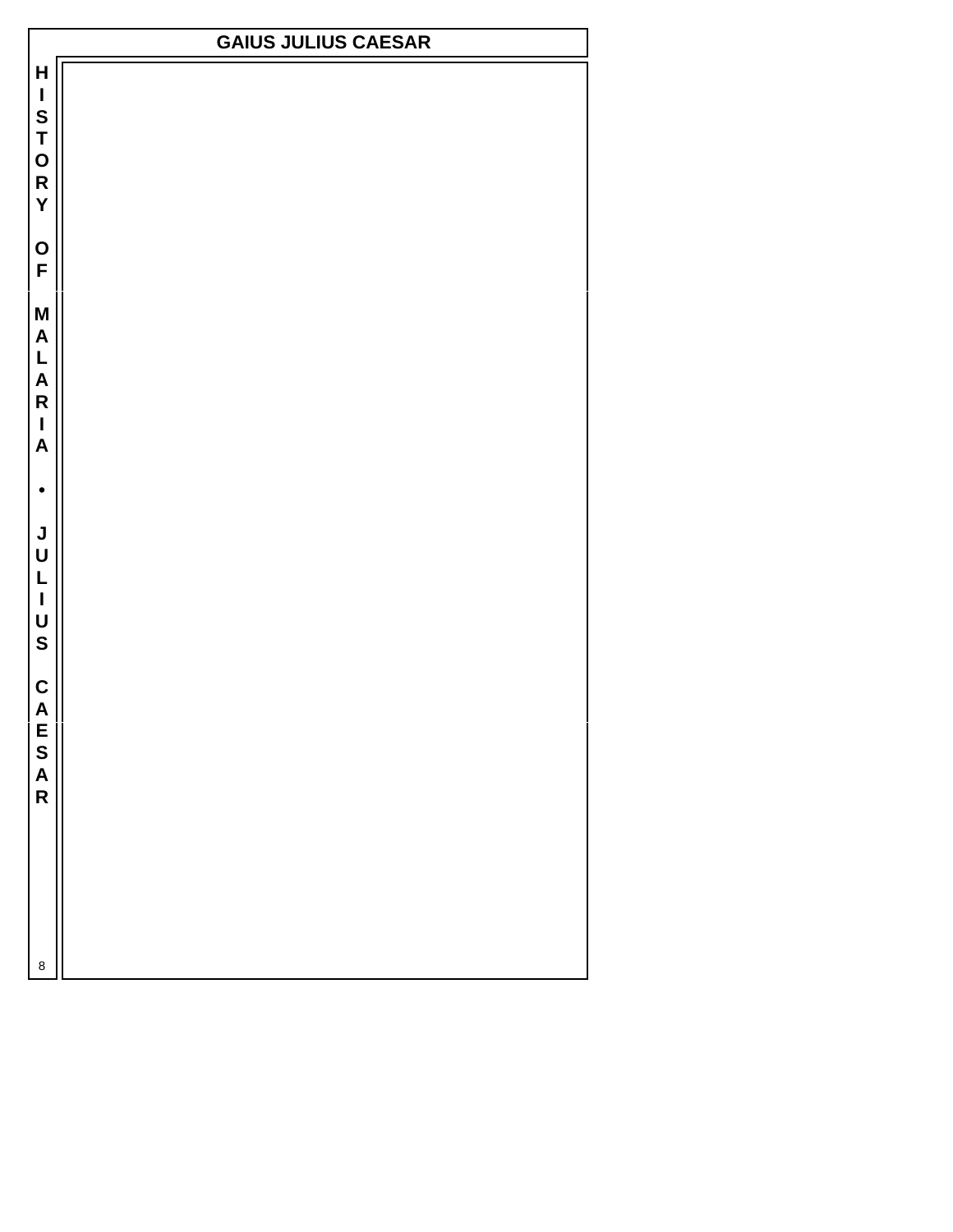|                             |                                                                                                                       | <b>GAIUS JULIUS CAESAR</b>                                                                                                                                          |                                                                                                       |
|-----------------------------|-----------------------------------------------------------------------------------------------------------------------|---------------------------------------------------------------------------------------------------------------------------------------------------------------------|-------------------------------------------------------------------------------------------------------|
|                             |                                                                                                                       | <b>BELGIUM</b>                                                                                                                                                      | H                                                                                                     |
| Caesar crossing the Rubicon | Issue Date:<br>Designer:<br>Producer:<br>Process:<br>Quantity:<br>Perforations: 111/2<br>Purpose:<br>Notes:<br>Price: | September 2, 1967<br>photogravure<br>publicize the Charles Plisnier and Lodewijk de Raet<br>Foundations<br>from a 2-stamp issue featuring tapestries<br>$\mathsf A$ | L<br>S<br>Τ<br>$\mathbf O$<br>R<br>Υ<br>O                                                             |
| 692                         |                                                                                                                       |                                                                                                                                                                     | F                                                                                                     |
|                             |                                                                                                                       |                                                                                                                                                                     | Μ<br>A<br>L<br>A<br>R<br>L<br>A<br>J<br>U<br>L<br>L<br>U<br>$\mathbf S$<br>С<br>A<br>E<br>S<br>A<br>R |
|                             |                                                                                                                       |                                                                                                                                                                     | 9                                                                                                     |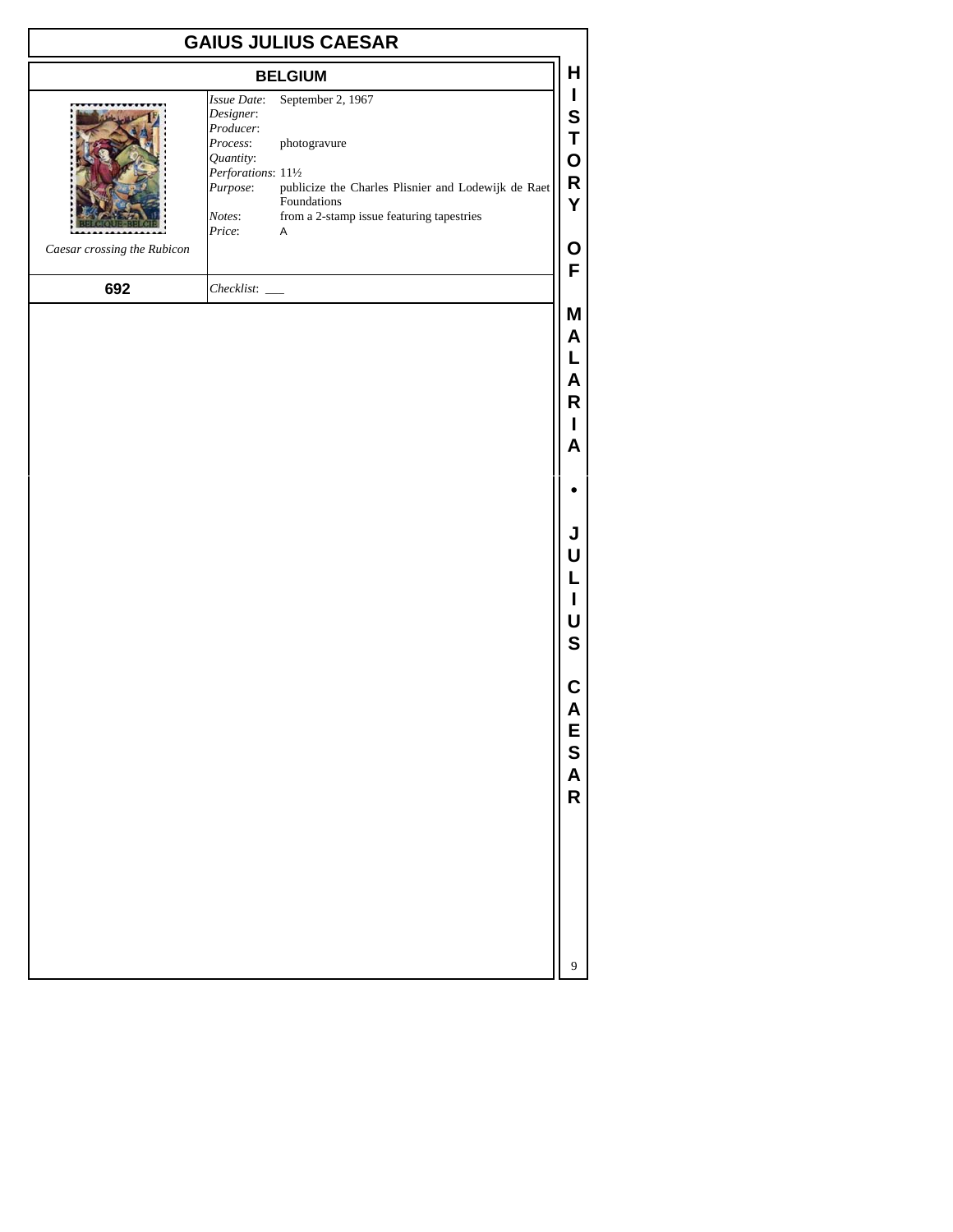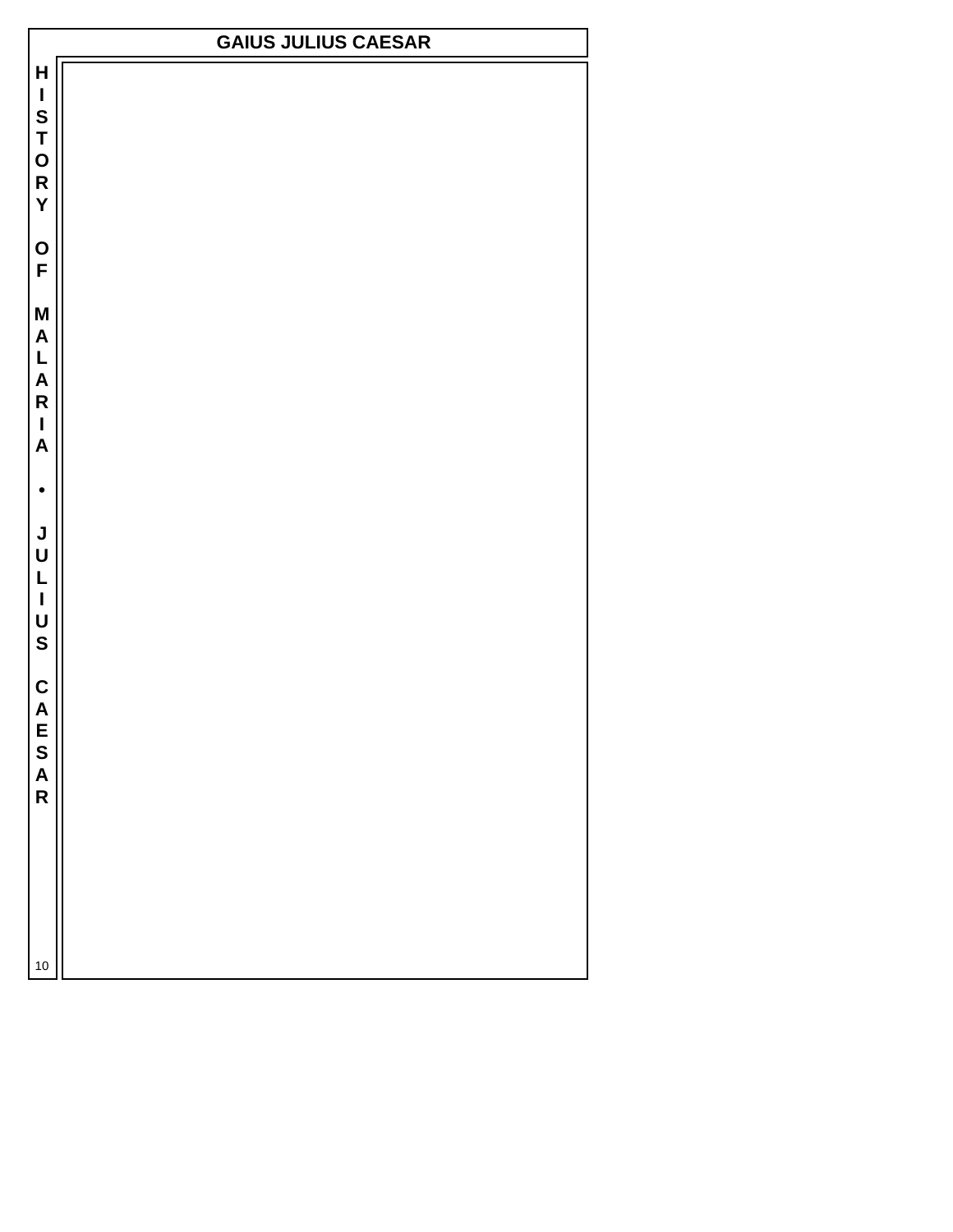|                 | <b>GAIUS JULIUS CAESAR</b>                                                                           |                            |
|-----------------|------------------------------------------------------------------------------------------------------|----------------------------|
|                 | JUGOSLAVIA - LJUBLJANA                                                                               | н                          |
| N39<br>N45<br>. | Issue Date: 1944<br>dark blue overprint on Italy 217<br>Notes:<br>PROVINZ<br>and 222A<br>Price:<br>Α | I<br>S<br>T<br>O<br>R<br>Υ |
| N39, N45        | Checklist:                                                                                           |                            |
|                 | Issue Date: 1944<br>dark green overprint on Italy 217<br>Notes:<br>Price:<br>B                       | Ο<br>F                     |
| N52<br>.        | overprint<br>image<br>not<br>available                                                               | Μ<br>A<br>L                |
| <b>N52</b>      |                                                                                                      | A<br>R                     |
|                 | <b>JUGOSLAVIA - ISTRIA</b>                                                                           | I                          |
|                 | Issue Date: 1945<br>black overprint on Italy 222a<br>Notes:<br>Price:<br>B<br><b>ISTRA</b>           | A<br>J                     |
| 1               | L.2,00                                                                                               | U<br>L                     |
|                 |                                                                                                      | I<br>U<br>$\mathbf S$      |
|                 |                                                                                                      | C<br>A<br>E<br>S           |
|                 |                                                                                                      | A<br>R                     |
|                 |                                                                                                      |                            |
|                 |                                                                                                      | 11                         |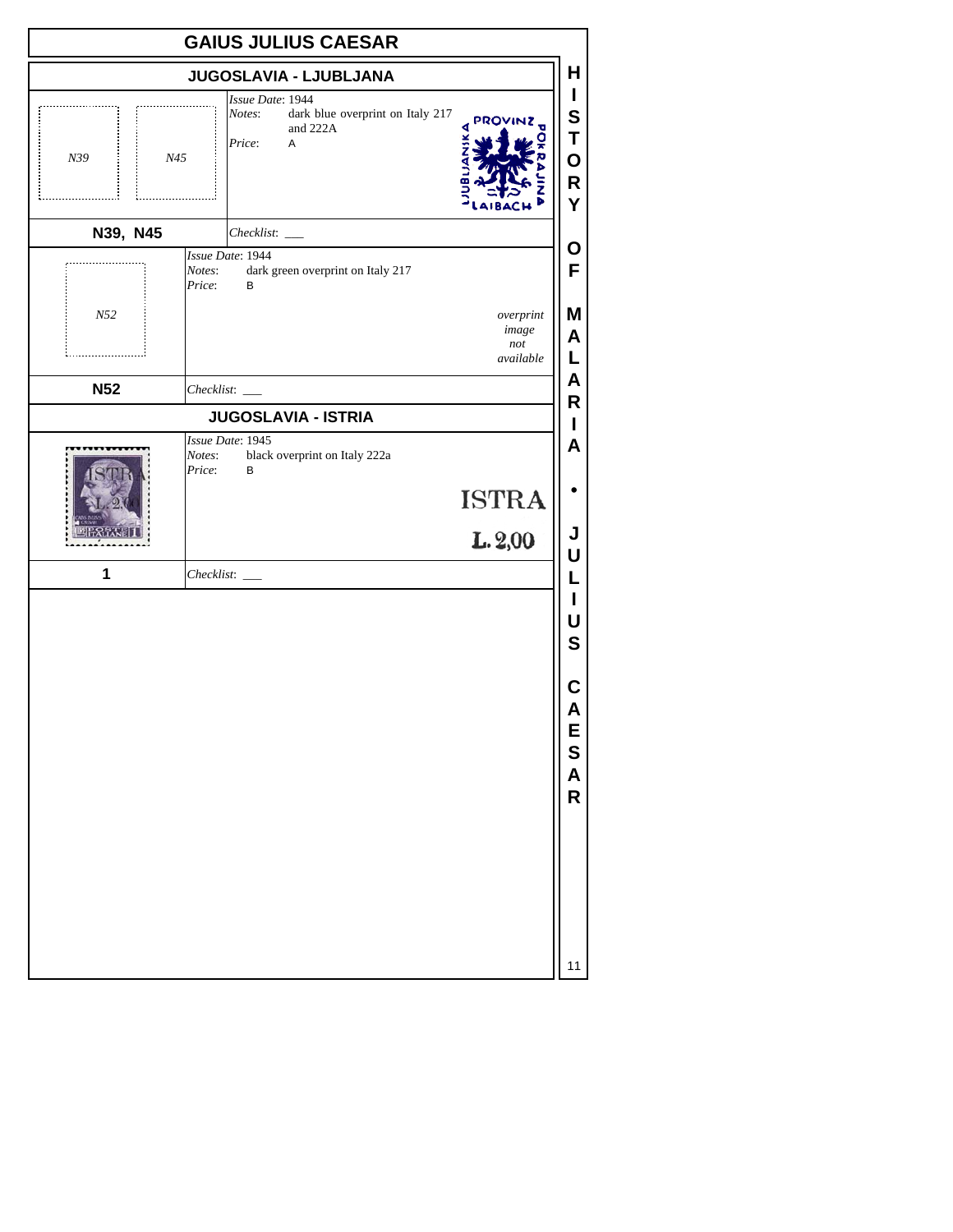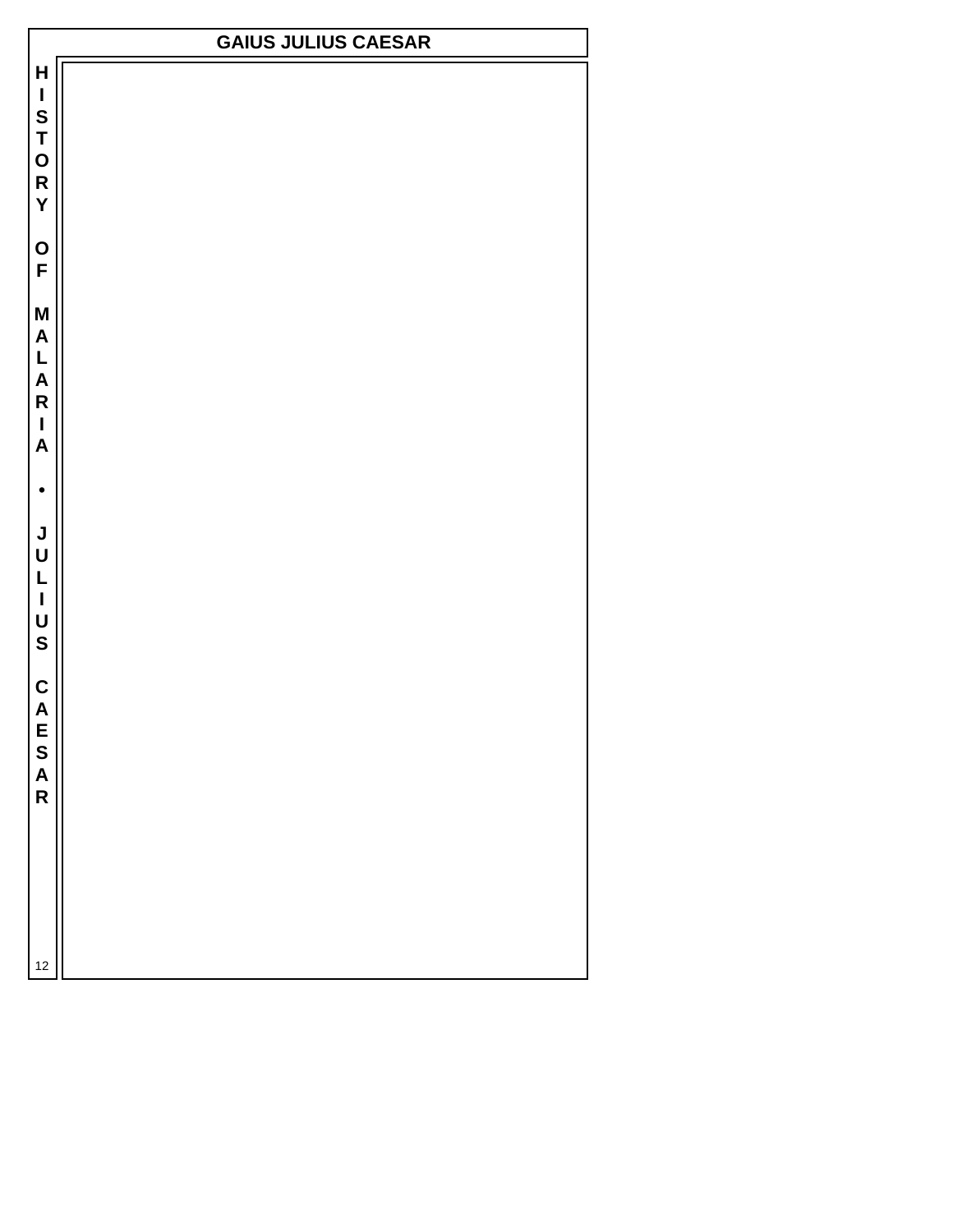| <b>GAIUS JULIUS CAESAR</b> |                                                                                                                                                                                                                                                                                 |                                      |  |
|----------------------------|---------------------------------------------------------------------------------------------------------------------------------------------------------------------------------------------------------------------------------------------------------------------------------|--------------------------------------|--|
|                            | <b>LUXEMBOURG</b>                                                                                                                                                                                                                                                               | Н                                    |  |
| Caesar's bust on coin      | May 5, 1979<br>Issue Date:<br>Designer:<br>Producer:<br>Process:<br>photogravure<br>Quantity:<br>Perforations: 111/2<br>illustrate ancient Roman coins found in Luxembourg<br>Purpose:<br>from a 4-stamp issue featuring ancient Roman coins<br>Notes:<br>Price:<br>$\mathsf A$ | I<br>S<br>T<br>O<br>R<br>Y           |  |
|                            |                                                                                                                                                                                                                                                                                 | О                                    |  |
| 618                        | $Checklist:$ $\_$                                                                                                                                                                                                                                                               | F                                    |  |
|                            |                                                                                                                                                                                                                                                                                 | Μ<br>A<br>L<br>A<br>R<br>L<br>A      |  |
|                            |                                                                                                                                                                                                                                                                                 |                                      |  |
|                            |                                                                                                                                                                                                                                                                                 | J<br>U<br>L<br>I<br>U<br>$\mathbf S$ |  |
|                            |                                                                                                                                                                                                                                                                                 | С<br>A<br>E<br>S<br>A<br>R           |  |
|                            |                                                                                                                                                                                                                                                                                 | 13                                   |  |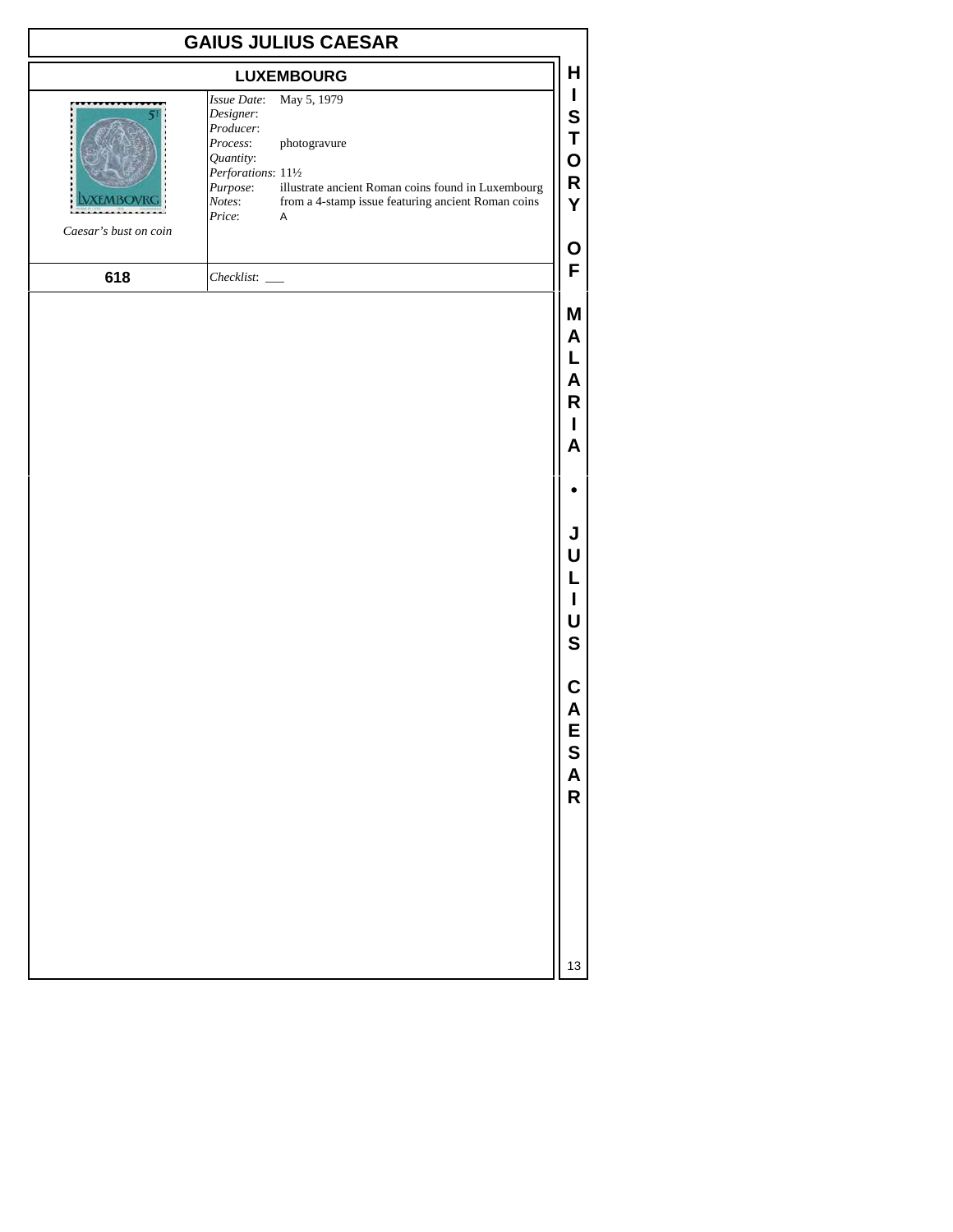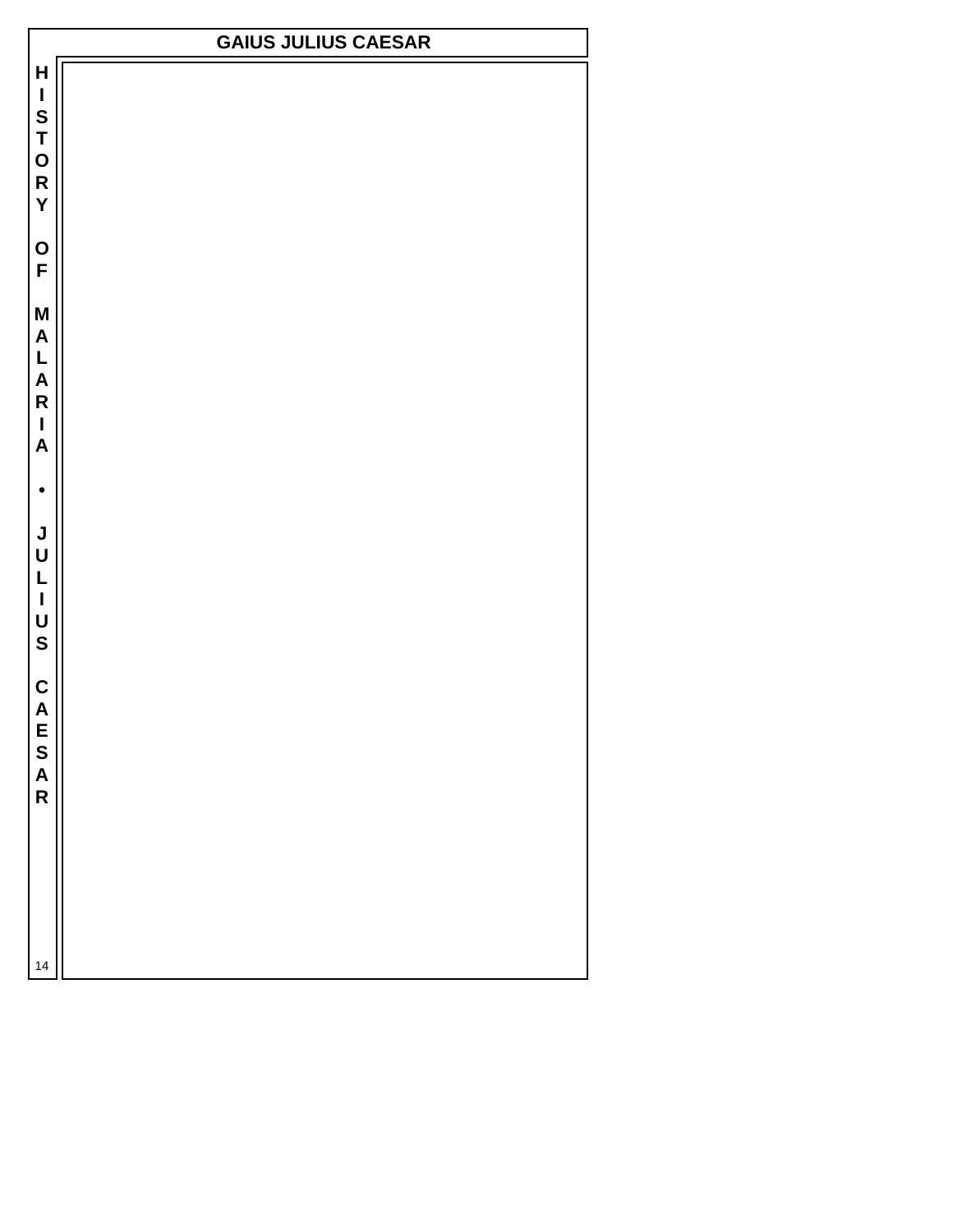| <b>GAIUS JULIUS CAESAR</b> |                                                                                           |           |                                      |
|----------------------------|-------------------------------------------------------------------------------------------|-----------|--------------------------------------|
|                            | <b>MONTENEGRO - ITALIAN OCCUPATION</b>                                                    |           | H                                    |
|                            | <b>Issue Date:</b><br>1941<br>black overprint on Italy 217<br>Notes:<br>Price:<br>$\sf B$ | ЦРНА ГОРА | I<br>S<br>Τ<br>Ο<br>R<br>Y           |
| <b>2N18</b>                |                                                                                           |           |                                      |
|                            |                                                                                           |           | O<br>F                               |
|                            |                                                                                           |           |                                      |
|                            |                                                                                           |           | Μ<br>A<br>L<br>A<br>R<br>I<br>A      |
|                            |                                                                                           |           |                                      |
|                            |                                                                                           |           | J<br>U<br>L<br>I<br>U<br>$\mathbf S$ |
|                            |                                                                                           |           | C<br>A<br>E<br>S<br>A<br>R           |
|                            |                                                                                           |           | 15                                   |